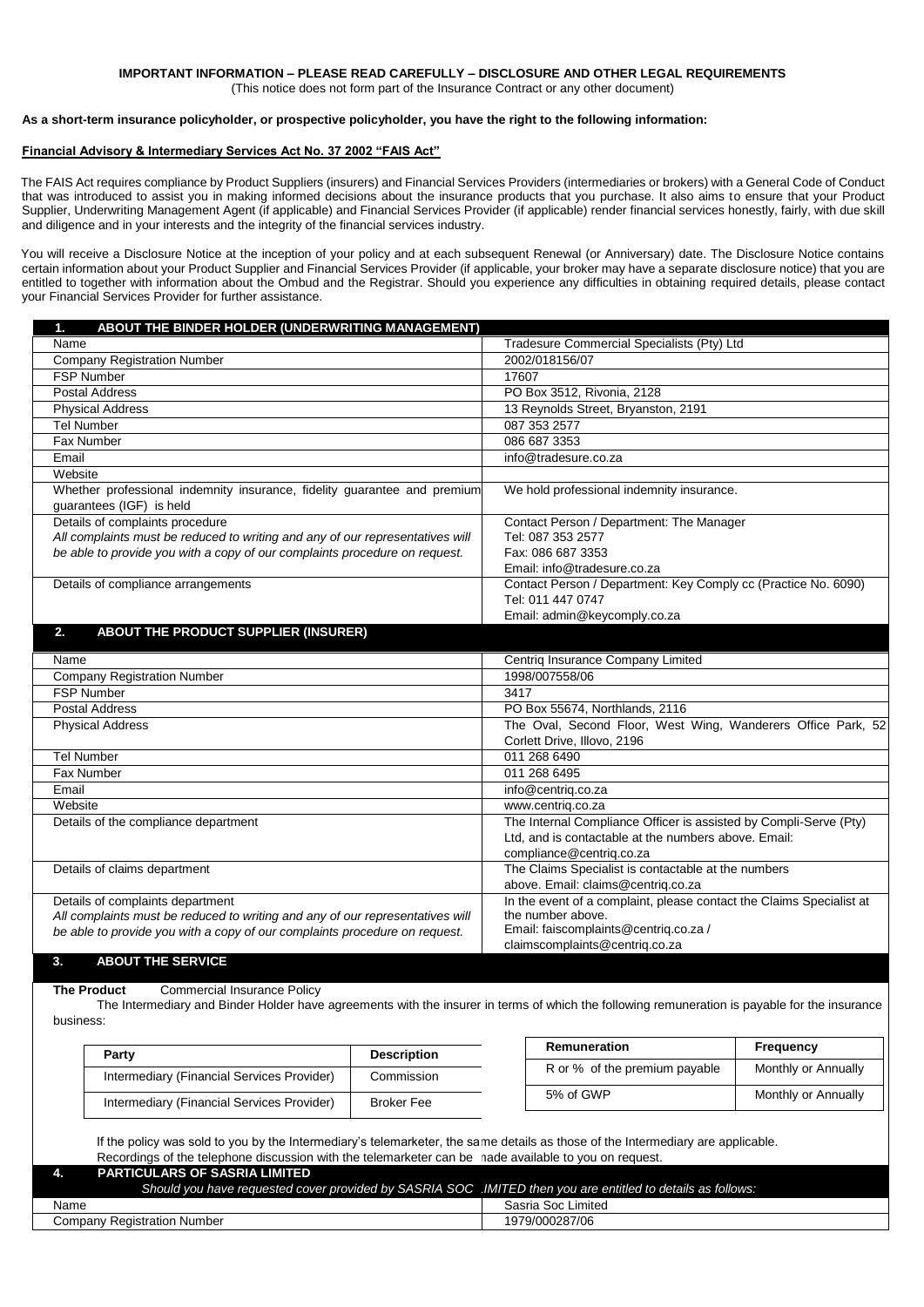| <b>FSP Number</b>                                            | 39117                                                                                                                                                                                                                                                                                            |
|--------------------------------------------------------------|--------------------------------------------------------------------------------------------------------------------------------------------------------------------------------------------------------------------------------------------------------------------------------------------------|
| <b>Postal Address</b>                                        | PO Box 653367, Benmore, 2010                                                                                                                                                                                                                                                                     |
| Physical address<br><b>Tel Number</b>                        | 36 Fricker Road, Illovo, 2196<br>011 214 0800 / 086 172 7742                                                                                                                                                                                                                                     |
|                                                              | 011 447 8630 / 086 172 7329                                                                                                                                                                                                                                                                      |
| Fax Number                                                   |                                                                                                                                                                                                                                                                                                  |
| Email                                                        | info@sasria.co.za                                                                                                                                                                                                                                                                                |
| Website                                                      | www.sasria.co.za                                                                                                                                                                                                                                                                                 |
| Details of the compliance department                         | The Compliance Officer is Nomsa Wabanie who is contactable at the                                                                                                                                                                                                                                |
|                                                              | numbers above.                                                                                                                                                                                                                                                                                   |
|                                                              | Email: nomsa@sasria.co.za                                                                                                                                                                                                                                                                        |
| PARTICULARS OF FAIS OMBUD<br>5.                              |                                                                                                                                                                                                                                                                                                  |
| Name                                                         | The FAIS Ombud                                                                                                                                                                                                                                                                                   |
| Postal address                                               | P O Box 74571, Lynwood Ridge, 0040                                                                                                                                                                                                                                                               |
| <b>Physical Address</b>                                      | Sussex Office Park, Ground Floor, Block B, 473 Lynnwood Road Cnr                                                                                                                                                                                                                                 |
|                                                              | Lynnwood Road & Sussex Ave, Lynnwood, 0081                                                                                                                                                                                                                                                       |
| <b>Tel Number</b>                                            | 012 470 9080                                                                                                                                                                                                                                                                                     |
| Fax Number                                                   | 012 348 3447                                                                                                                                                                                                                                                                                     |
| Email                                                        | info@faisombud.co.za                                                                                                                                                                                                                                                                             |
| Website                                                      | www.faisombud.co.za                                                                                                                                                                                                                                                                              |
| 6.<br><b>PARTICULARS OF SHORT-TERM INSURANCE OMBUD</b>       |                                                                                                                                                                                                                                                                                                  |
| Name                                                         | The Ombudsman for Short-Term Insurance                                                                                                                                                                                                                                                           |
| Postal address                                               | PO Box 32334, Braamfontein, 2017                                                                                                                                                                                                                                                                 |
| <b>Physical Address</b>                                      | Sunnyside Office Park, 5 <sup>th</sup> Floor, Building D, 32 Princess of Wales Terrace,                                                                                                                                                                                                          |
|                                                              | Parktown                                                                                                                                                                                                                                                                                         |
| <b>Tel Number</b>                                            | 011 726 8900 / 0860 726 890                                                                                                                                                                                                                                                                      |
| Fax Number                                                   | 011 726 5501                                                                                                                                                                                                                                                                                     |
| Email                                                        | info@osti.co.za                                                                                                                                                                                                                                                                                  |
| Website                                                      | www.osti.co.za                                                                                                                                                                                                                                                                                   |
| PARTICULARS OF REGISTRAR OF SHORT-TERM INSURANCE<br>7.       |                                                                                                                                                                                                                                                                                                  |
| Name                                                         | Registrar of Short-Term Insurance                                                                                                                                                                                                                                                                |
| Postal address                                               | PO Box 35655, Menlo Park, 0102                                                                                                                                                                                                                                                                   |
| <b>Physical Address</b>                                      | Riverwalk Office Park, Block B, 41 Matroosberg Road (Corner Garsfontein                                                                                                                                                                                                                          |
|                                                              | and Matroosberg Roads), Ashlea Gardens, Extension 6, Menlo Park,                                                                                                                                                                                                                                 |
|                                                              | Pretoria                                                                                                                                                                                                                                                                                         |
| <b>Tel Number</b>                                            | 012 428 8000                                                                                                                                                                                                                                                                                     |
| Fax Number                                                   | 012 347 0221                                                                                                                                                                                                                                                                                     |
| Website                                                      | www.fsb.co.za                                                                                                                                                                                                                                                                                    |
| 8.<br><b>PROCEDURES FOR REGISTERING CLAIMS OR COMPLAINTS</b> |                                                                                                                                                                                                                                                                                                  |
|                                                              | Procedures for the submission of claims are detailed in your policy and are important. If you have difficulties in determining the correct procedures,                                                                                                                                           |
|                                                              | please contact your Financial Services Provider, Underwriting Management Agent (if applicable) or Product Supplier for assistance. Generally, you are                                                                                                                                            |
|                                                              | required to advise the Product Supplier or Underwriting Management Agent (if applicable) within a prescribed number of days of a loss, provide written                                                                                                                                           |
|                                                              | details of the loss, provide proof in support of the claim, report theft to the police and provide any other details that may be required by the Product                                                                                                                                         |
|                                                              | Supplier. Should you remain dissatisfied with the assistance provided, then you may contact the Compliance Officer at the address provided on the                                                                                                                                                |
|                                                              | Statutory Notice. In addition, the addresses of both the Registrar of Short-Term Insurance and the FAIS Ombud are provided should your complaint still                                                                                                                                           |
| not be satisfactorily resolved.                              |                                                                                                                                                                                                                                                                                                  |
| NAME, CLASS OR TYPE OF POLICY<br>9.                          |                                                                                                                                                                                                                                                                                                  |
|                                                              | Full details about the name, class and type of policy involved are reflected on your policy schedules and are also contained in the policy wording. Policy                                                                                                                                       |
|                                                              | schedules should always be read in conjunction with the policy wording. Should you require any explanation about the terms, conditions, exclusions,<br>provisions, premiums, excesses (or deductibles) or any other information, please contact your Financial Services Provider for assistance. |

# **10. EXTENT AND NATURE OF PREMIUM OBLIGATIONS**

Your policy document reflects the premiums payable, the due date of payment and the frequency of payment (e.g. monthly or annually). When amendments are made to the policy an additional or refund premium may become due and such amounts are also reflected on the policy schedules. All premiums are inclusive of Value Added Tax at the prescribed rate.

Financial Services Providers are authorised to accept premium payment on behalf of Product Suppliers and should your Financial Services Provider be authorised to do so, then you may make payment to such Financial Services Provider. Where a Financial Services Provider is not authorised to receive payment on behalf of the Product Supplier, your payment should be made in favour of the Product Supplier. Should you not operate through a Financial Services Provider, then your payment should be made directly to your Product Supplier or Underwriting Management Agent (if applicable). In the case of monthly premiums by debit order, payment is usually made to the Product Supplier directly, unless you have authorised such payment via your Financial Services Provider or other third party, who has authority to collect premium on behalf of the Product Supplier.

# **11. CONSEQUENCES OF NON-PAYMENT OF PREMIUMS**

The due date for the payment is reflected on your policy schedule, certificate of cover, renewal notice or premium advice as the case may be. Your payment should be made on or before the due date / payment date reflected to avoid the cancellation of the policy. Should you fail to make payment on or before the due date / payment date, you have a period of grace for the payment of premiums. You will be notified of the non-payment and given a grace period of 15 days to pay the outstanding premium. Your policy will remain in force for a period of 15 days after that due date / payment date. In the case of a monthly policy, this provision will apply with effect from the second month of the currency of the policy.

### **12. FIRST AMOUNTS PAYABLE**

It is important that you are aware of any amounts that you will be required to pay in the unfortunate event of a claim. Your policy schedule or wording contain the amounts that you pay as a portion of a claim and your Financial Services Provider or Product Supplier can assist you with any queries you have in this regard.

### **13. OTHER MATTERS OF IMPORTANCE**